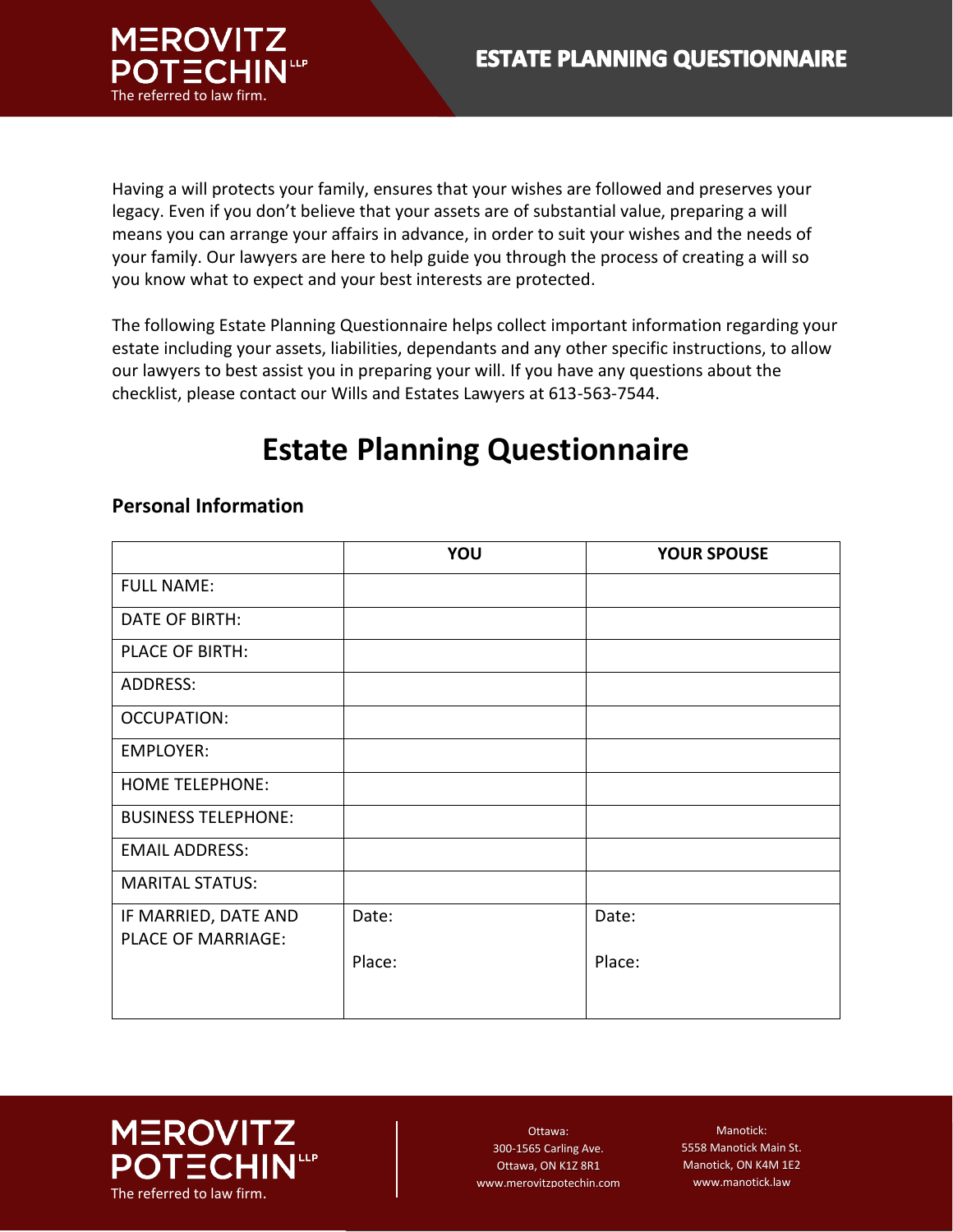

|                                                                                                   | YOU                       | <b>YOUR SPOUSE</b>          |
|---------------------------------------------------------------------------------------------------|---------------------------|-----------------------------|
| PREVIOUS MARRIAGES                                                                                | $\sqcap$ YES<br>$\Box$ NO | $\sqcap$ YES<br>$\sqcap$ NO |
| IF YES, NAME OF FORMER<br>SPOUSE AND DATE OF                                                      | Name:                     | Name:                       |
| DEATH/DIVORCE/<br>SEPARATION:                                                                     | Date:                     | Date:                       |
| <b>OBLIGATIONS PURSUANT</b><br>TO PREVIOUS MARRIAGE(S)<br>(I.E. SPOUSAL AND CHILD<br>MAINTENANCE) |                           |                             |
| IF YOU ARE SINGLE,<br>SEPARATED, OR DIVORCED,                                                     | $\Box$ YES<br>$\Box$ NO   | $\Box$ YES<br>$\Box$ NO     |
| ARE YOU PLANNING ON<br><b>MARRYING IN THE NEAR</b><br><b>FUTURE:</b>                              | If yes, with whom:        | If yes, with whom:          |

## **Children, Grandchildren and Other Dependents**

| <b>NAME</b> | <b>RELATIONSHIP TO YOU</b> | <b>DATE OF BIRTH</b> | <b>ADDRESS, IF DIFFERENT</b> |
|-------------|----------------------------|----------------------|------------------------------|
|             |                            |                      |                              |
|             |                            |                      |                              |
|             |                            |                      |                              |
|             |                            |                      |                              |
|             |                            |                      |                              |
|             |                            |                      |                              |
|             |                            |                      |                              |
|             |                            |                      |                              |
|             |                            |                      |                              |
|             |                            |                      |                              |



Ottawa: 300-1565 Carling Ave. Ottawa, ON K1Z 8R1 www.merovitzpotechin.com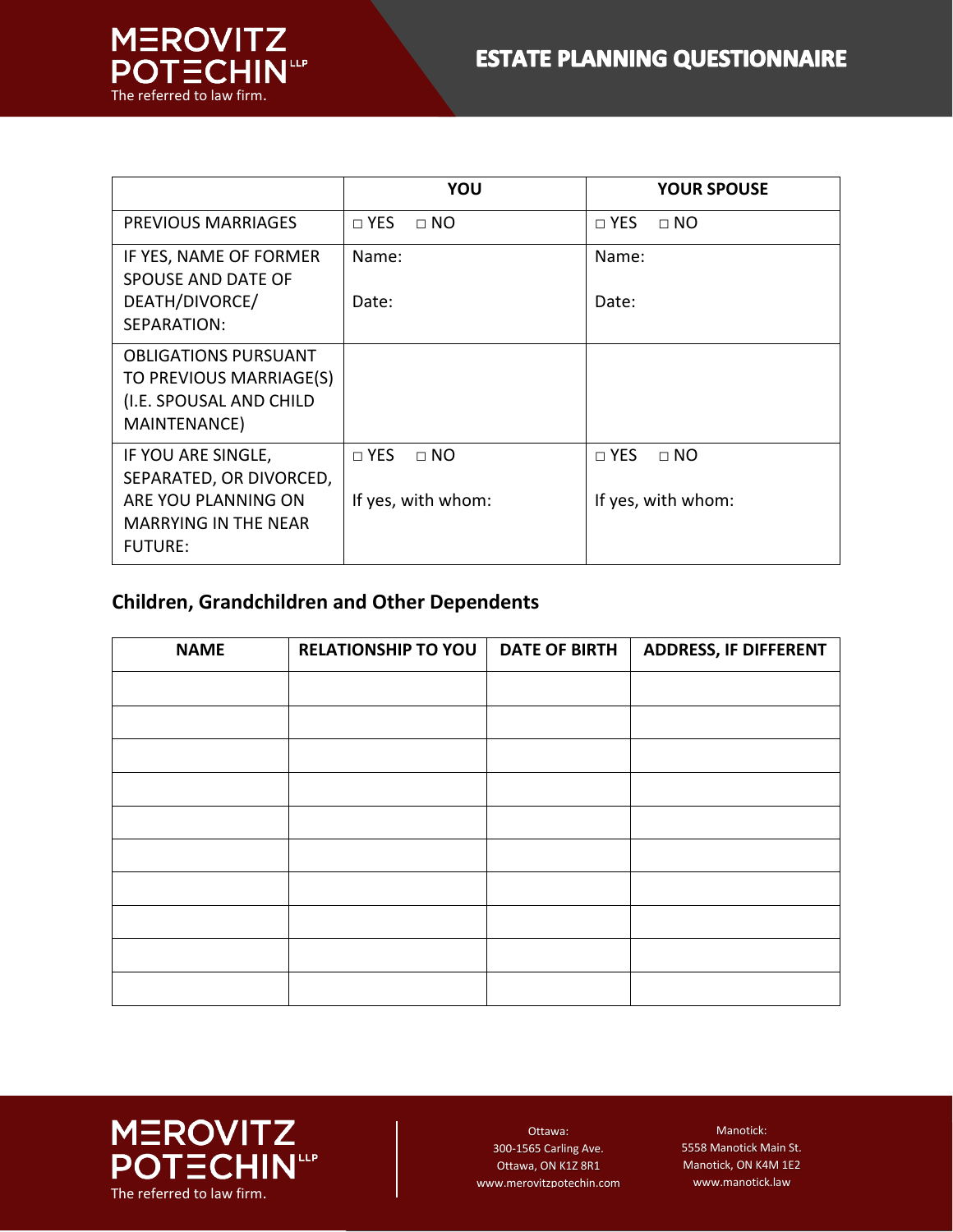# **ESTATE PLANNING QUESTIONNAIRE**



| Are there any stepchildren, adopted children or children born outside of<br>marriage of either you or your spouse? | $\sqcap$ YES | $\sqcap$ NO |
|--------------------------------------------------------------------------------------------------------------------|--------------|-------------|
| Are you responsible for any other children?                                                                        | $\sqcap$ YES | $\Box$ NO   |
| Are any of your grandchildren adopted, stepchildren, born outside of<br>marriage?                                  | $\sqcap$ YES | $\Box$ NO   |

If yes to any of the above questions, give particulars:

If yes, please describe:

Are you responsible for any dependent adults who are mentally or physically  $\Box$  YES  $\Box$  NO incapable or handling their own affairs?

If yes, please provide particulars:

Have any of your children predeceased you? □ □ □ □ PES □ NO

If yes, give the name and date of the deceased child and the names of their children, if any:



Ottawa: 300-1565 Carling Ave. Ottawa, ON K1Z 8R1 www.merovitzpotechin.com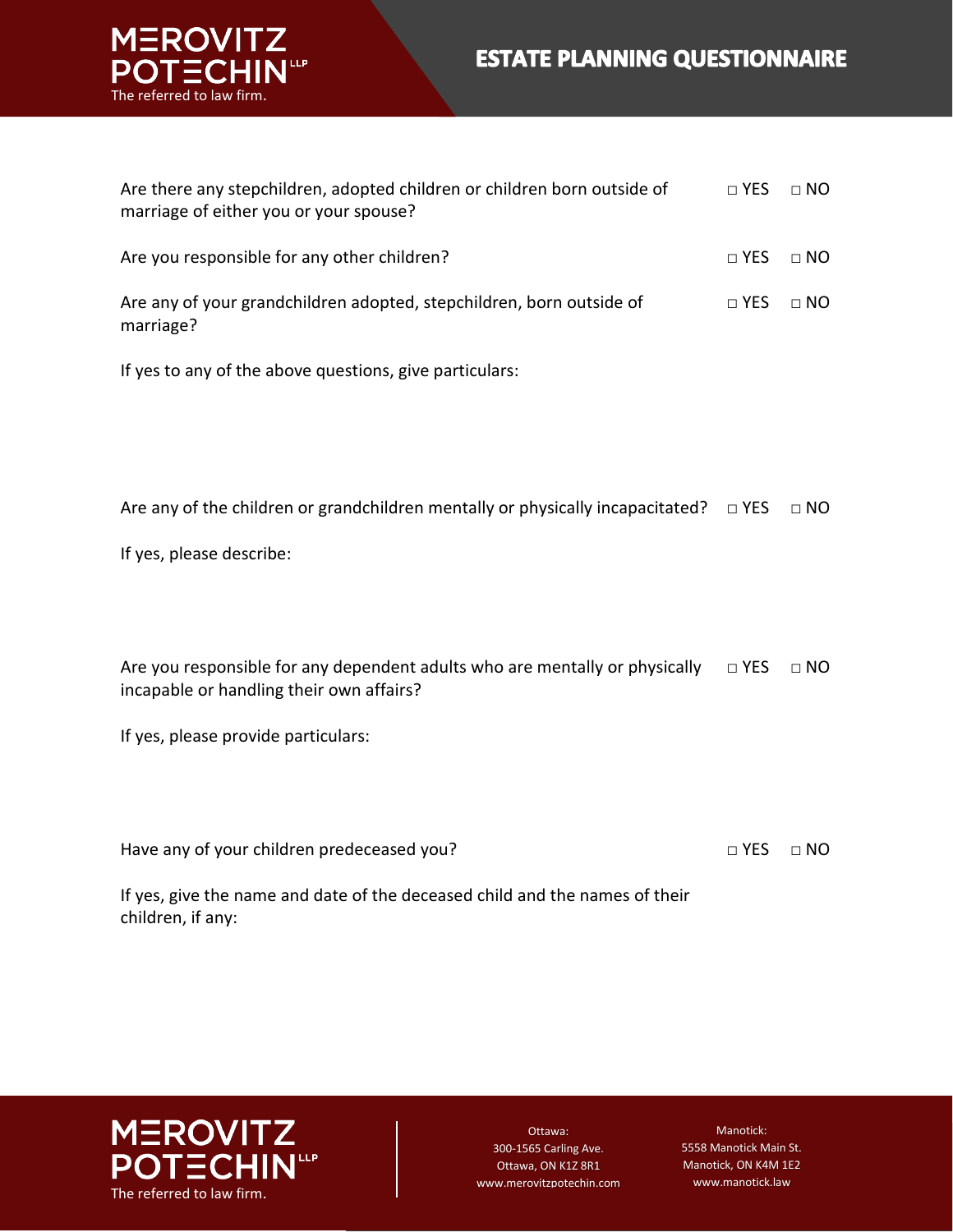

#### **Assets**

| <b>TYPE OF ASSET</b>                                | <b>PARTICULARS: Identification number</b> | <b>AMOUNT OR VALUE</b> |
|-----------------------------------------------------|-------------------------------------------|------------------------|
|                                                     | or description, name and location of      |                        |
|                                                     | issuing institution                       |                        |
|                                                     |                                           |                        |
| LIFE INSURANCE:                                     |                                           |                        |
|                                                     |                                           |                        |
|                                                     |                                           |                        |
| PENSION PLANS/ANNUITIES:                            |                                           |                        |
|                                                     |                                           |                        |
|                                                     |                                           |                        |
| RRSPs:                                              |                                           |                        |
|                                                     |                                           |                        |
|                                                     |                                           |                        |
| RRIFs:                                              |                                           |                        |
|                                                     |                                           |                        |
|                                                     |                                           |                        |
| <b>BANK ACCOUNTS:</b>                               |                                           |                        |
|                                                     |                                           |                        |
|                                                     |                                           |                        |
| <b>BONDS, STOCKS, GICs,</b><br><b>MUTUAL FUNDS:</b> |                                           |                        |
|                                                     |                                           |                        |
|                                                     |                                           |                        |
| <b>VALUABLE PERSONAL</b>                            |                                           |                        |
| <b>PROPERTY:</b>                                    |                                           |                        |
|                                                     |                                           |                        |



Ottawa: 300-1565 Carling Ave. Ottawa, ON K1Z 8R1 www.merovitzpotechin.com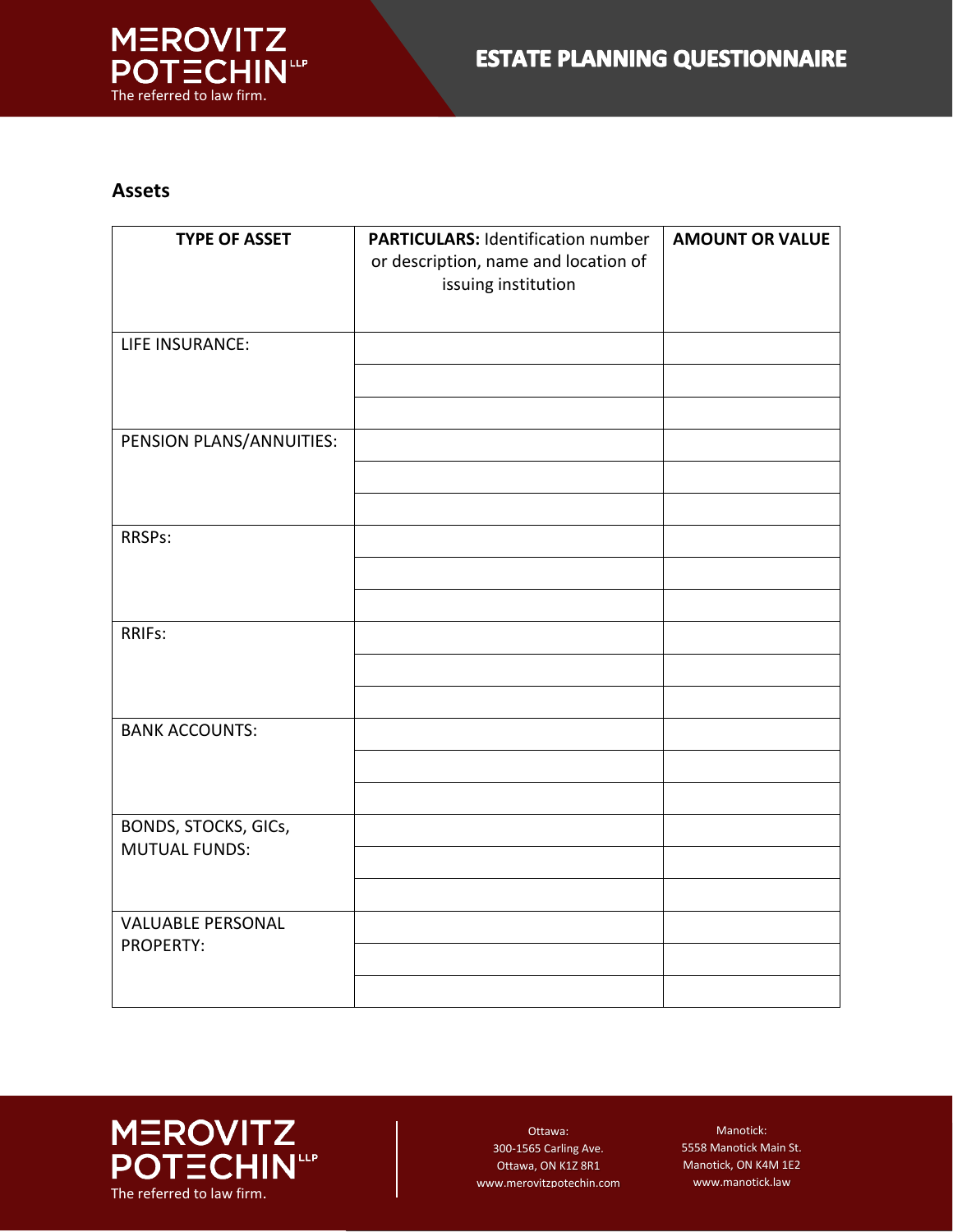

| PARTNERSHIP,                                        |  |
|-----------------------------------------------------|--|
| <b>UNINCORPORATED</b><br><b>BUSINESS, SHARES IN</b> |  |
| PRIVATE CORPORATIONS:                               |  |
| <b>REAL ESTATE HOLDINGS:</b>                        |  |
|                                                     |  |
|                                                     |  |
| ANY OTHER ASSETS NOT                                |  |
| LISTED ABOVE:                                       |  |
|                                                     |  |

| Have you an interest in any assets outside Ontario?                                                                          | $\sqcap$ YES | $\Box$ NO   |
|------------------------------------------------------------------------------------------------------------------------------|--------------|-------------|
| Have you an interest in any assets outside of Canada?                                                                        | $\sqcap$ YES | $\Box$ NO   |
| Have you an interest in another estate or trust?                                                                             | $\sqcap$ YES | $\sqcap$ NO |
| Have you made any loans or advances to family members or others<br>that are to be collected or that you wish to be forgiven? | $\sqcap$ YES | $\sqcap$ NO |
| Have you an interest in farmland?                                                                                            | $\sqcap$ YES | $\sqcap$ NO |
| Do you own any property in joint tenancy with someone not<br>described above?                                                | $\sqcap$ YES | $\sqcap$ NO |
| Are you the owner of a life insurance policy on the life of another                                                          | $\sqcap$ YES | $\sqcap$ NO |

Please provide particulars of any "yes" answers:



Ottawa: 300-1565 Carling Ave. Ottawa, ON K1Z 8R1 www.merovitzpotechin.com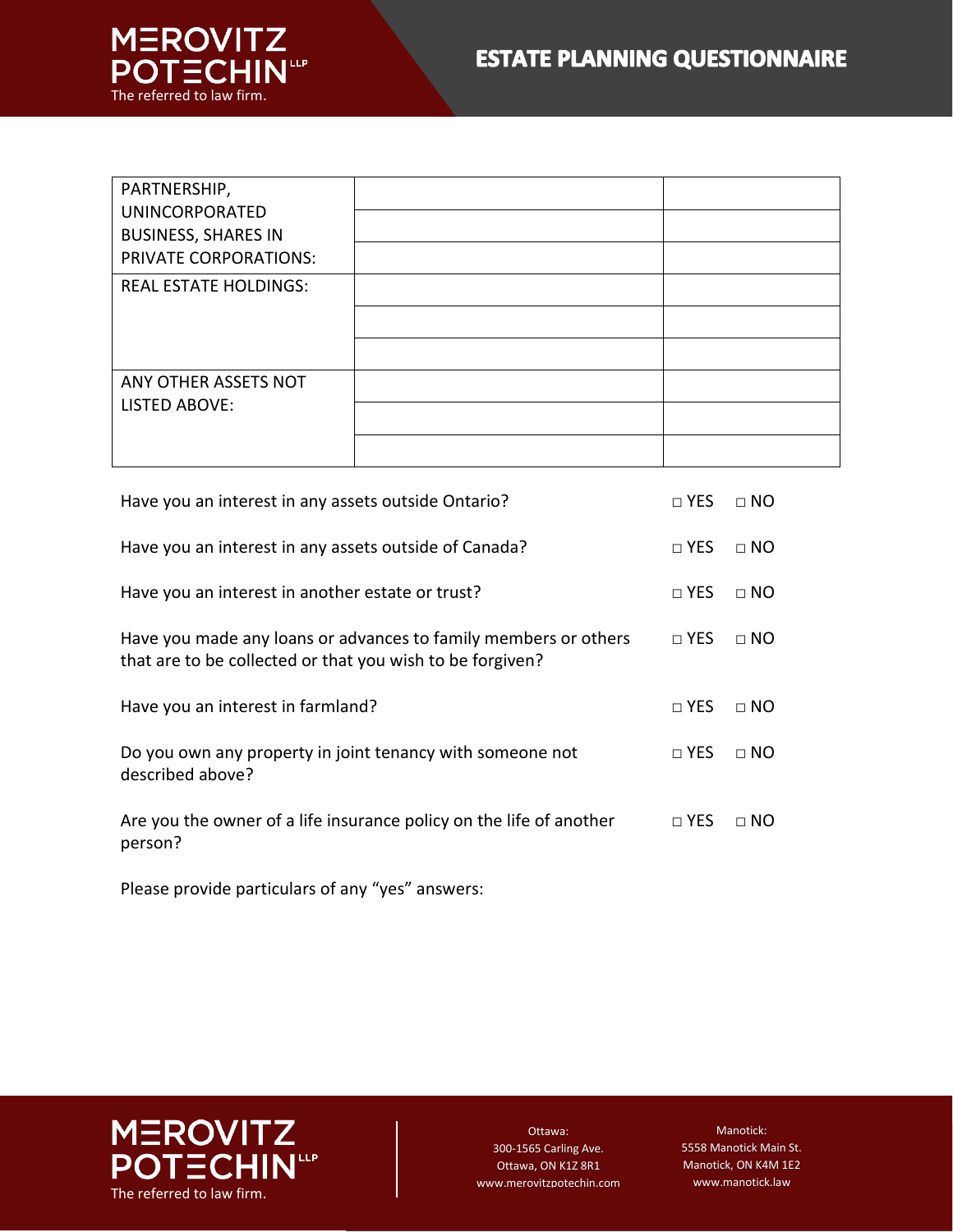

#### **Liabilities**

| <b>TYPE OF LIABILITY</b>                                    | <b>PARTICULARS: Identification number</b><br>or description, name and location of<br>issuing institution | <b>AMOUNT OR VALUE</b> |
|-------------------------------------------------------------|----------------------------------------------------------------------------------------------------------|------------------------|
| <b>MORTGAGES:</b>                                           |                                                                                                          |                        |
|                                                             |                                                                                                          |                        |
|                                                             |                                                                                                          |                        |
| LOANS - Personal, business,<br>investment:                  |                                                                                                          |                        |
|                                                             |                                                                                                          |                        |
|                                                             |                                                                                                          |                        |
| <b>ACCOUNTS PAYABLE - List</b><br>substantial accounts over |                                                                                                          |                        |
| \$10,000.00:                                                |                                                                                                          |                        |
|                                                             |                                                                                                          |                        |
| <b>OTHER ACCOUNTS PAYABLE</b>                               |                                                                                                          |                        |
| - Guarantees, family or<br>personal debts, Revenue          |                                                                                                          |                        |
| Canada, etc.:                                               |                                                                                                          |                        |
|                                                             |                                                                                                          |                        |

Are any of your debts life insured? □ YES □ NO



Ottawa: 300-1565 Carling Ave. Ottawa, ON K1Z 8R1 www.merovitzpotechin.com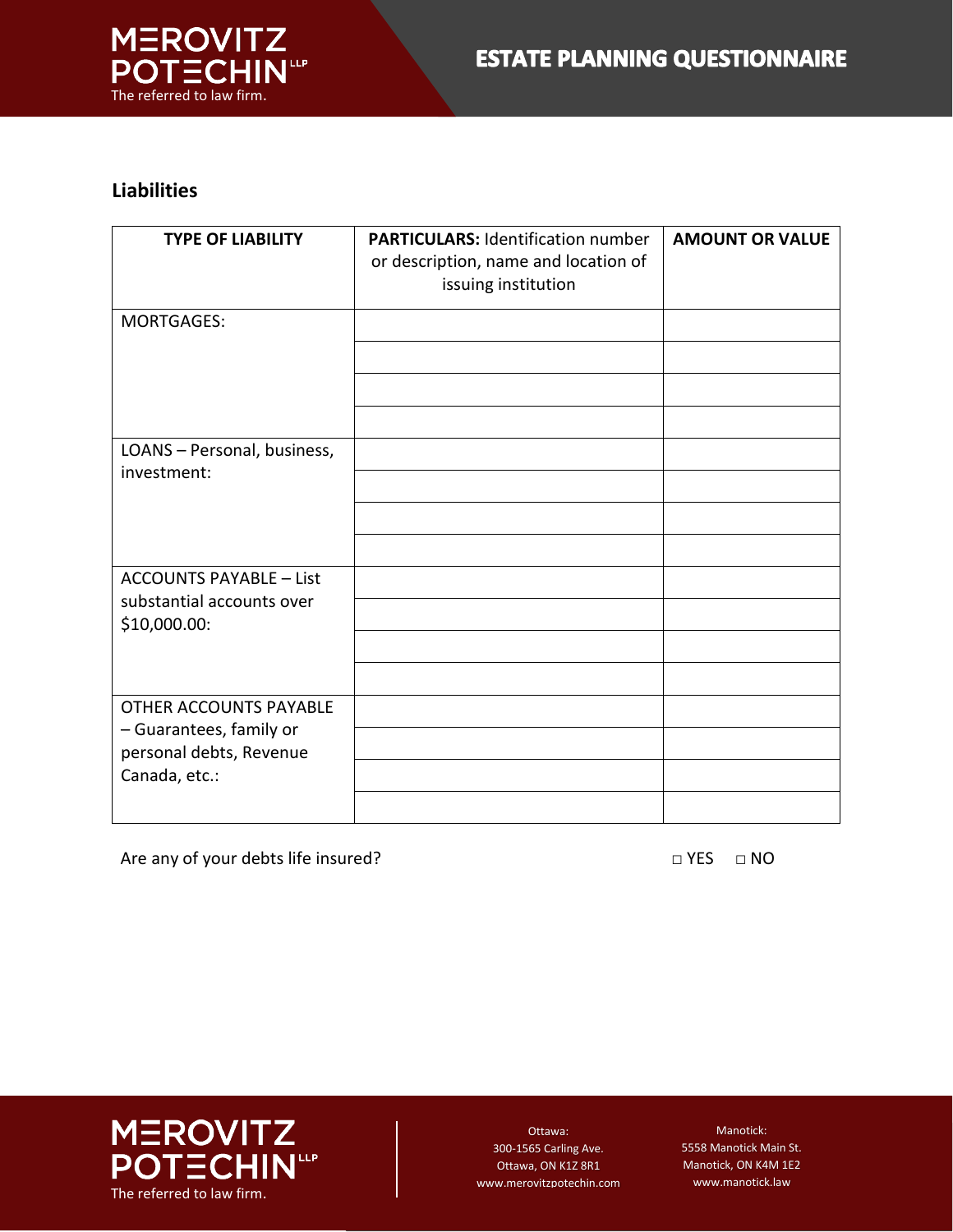

#### **Specific Cash Gifts or Property**

| <b>AMOUNT OF MONETARY</b><br><b>GIFT OR DESCRIBE ARTICLE</b> | NAME AND ADDRESS OF BENEFICIARY AND ALTERNATE<br><b>BENEFICIARY, IF ANY</b> |
|--------------------------------------------------------------|-----------------------------------------------------------------------------|
|                                                              |                                                                             |
|                                                              |                                                                             |
|                                                              |                                                                             |
|                                                              |                                                                             |
|                                                              |                                                                             |
|                                                              |                                                                             |
|                                                              |                                                                             |
|                                                              |                                                                             |
|                                                              |                                                                             |

#### **Instructions for Will**

| <b>NAME OF EXECUTOR(S):</b>           | <b>ADDRESS:</b>      |
|---------------------------------------|----------------------|
|                                       |                      |
|                                       |                      |
| <b>NAME OF ALTERNATE EXECUTOR(S):</b> | <b>ADDRESS:</b>      |
|                                       |                      |
|                                       |                      |
| <b>GUARDIANS FOR MINOR CHILDREN:</b>  |                      |
| <b>FULL NAME(S):</b>                  | <b>RELATIONSHIP:</b> |
|                                       |                      |
|                                       |                      |
| <b>ADDRESS:</b>                       |                      |



Ottawa: 300-1565 Carling Ave. Ottawa, ON K1Z 8R1 www.merovitzpotechin.com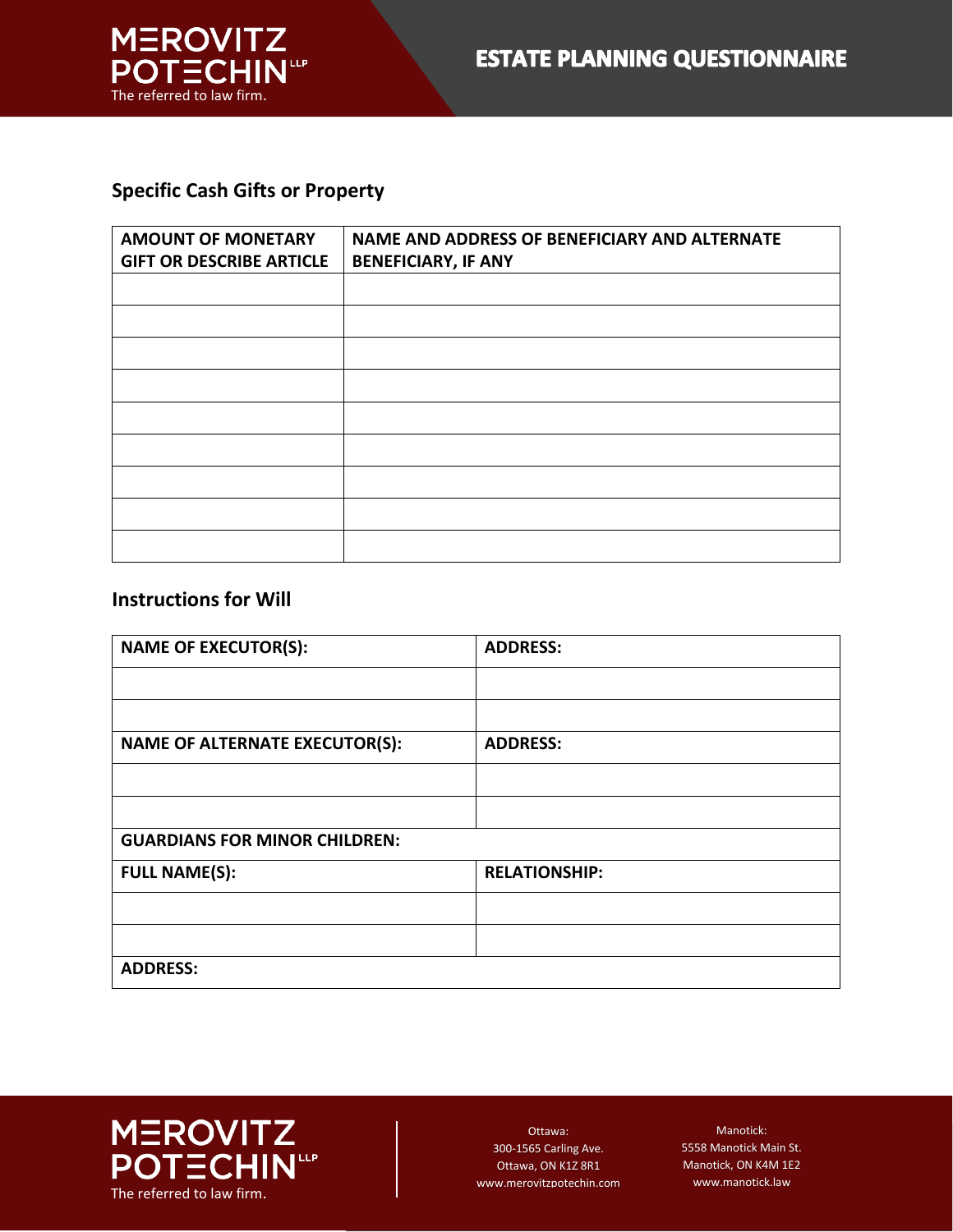

| <b>Distribution of Estate</b>                                                                                                                                  |                                                                 |
|----------------------------------------------------------------------------------------------------------------------------------------------------------------|-----------------------------------------------------------------|
| All to spouse?                                                                                                                                                 | $\square$ YES<br>$\Box$ NO                                      |
| If no, describe:                                                                                                                                               |                                                                 |
|                                                                                                                                                                |                                                                 |
| If spouse predeceases you:                                                                                                                                     | □ Equally to all children                                       |
|                                                                                                                                                                | $\Box$ All to children but different<br>percentages             |
|                                                                                                                                                                | $\Box$ Different percentages to<br>particular children          |
| At what age are your children to receive their share of<br>your estate?                                                                                        | years                                                           |
| If one child dies before you do, or before attaining the age<br>at which he/she is entitled to share, who shall receive that<br>share or the amount remaining? | $\Box$ The children of the deceased<br>child (my grandchildren) |
|                                                                                                                                                                | $\Box$ My surviving children                                    |
|                                                                                                                                                                | □ Other:                                                        |

How is your estate to be divided if you and your spouse and all your children and grandchildren are killed in a common accident, or if any of your children or grandchildren survive you but die before becoming entitled to receive their entire portion of your estate?



Ottawa: 300-1565 Carling Ave. Ottawa, ON K1Z 8R1 www.merovitzpotechin.com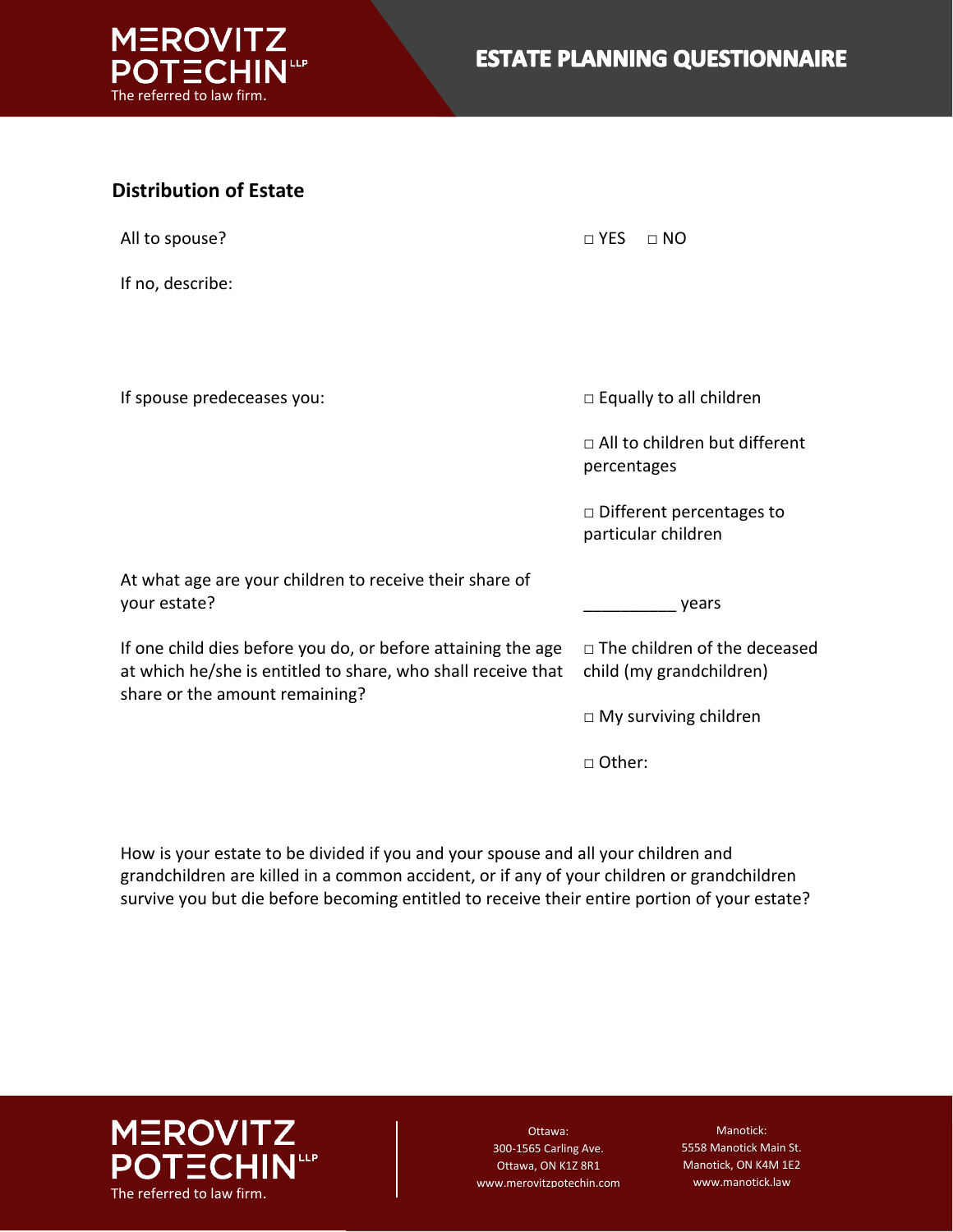

### **Beneficiaries**

| <b>NAME:</b> | <b>ADDRESS:</b> |
|--------------|-----------------|
|              |                 |
|              |                 |
|              |                 |
|              |                 |
|              |                 |
|              |                 |
|              |                 |
|              |                 |
|              |                 |
|              |                 |
|              |                 |
|              |                 |
|              |                 |
|              |                 |
|              |                 |



Ottawa: 300-1565 Carling Ave. Ottawa, ON K1Z 8R1 www.merovitzpotechin.com